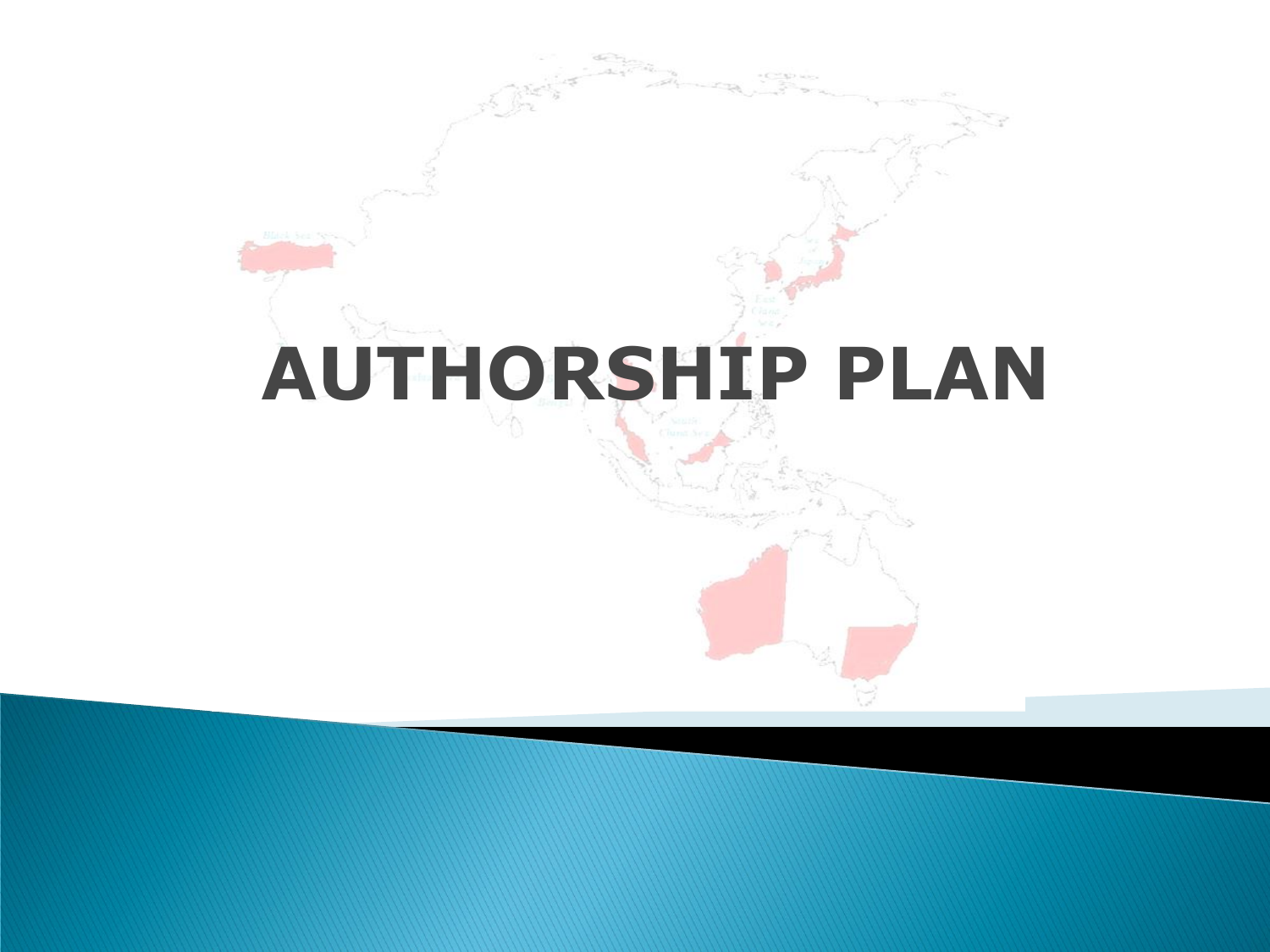## 1. Authors List for Previous Publications

|                                                                                                                                                                                                                                                                                                                                                |                      |                                       |      |        |                                      |         |                             |                                      | <b>EXCO MEMBERS</b> |                           |                                           |                   |   |                        |      |            |    |                          |           |                             |              |
|------------------------------------------------------------------------------------------------------------------------------------------------------------------------------------------------------------------------------------------------------------------------------------------------------------------------------------------------|----------------------|---------------------------------------|------|--------|--------------------------------------|---------|-----------------------------|--------------------------------------|---------------------|---------------------------|-------------------------------------------|-------------------|---|------------------------|------|------------|----|--------------------------|-----------|-----------------------------|--------------|
| <b>S/N</b> Publication                                                                                                                                                                                                                                                                                                                         | <b>Marcus</b><br>Ong | Matthew Sang Do Hideharu Kyoung<br>Ma | Shin | Tanaka | Kyung<br>Jun Song   Won Lee   Kajino | Kentaro | <b>Tatsuya</b><br>Nishiuchi | Pairoj<br>Khruekarnc Nalinas<br>hana | Khunkhlai Ko        | <b>Patrick</b><br>Chow-In | Chih-Hao Hisamud Sarah Benjami Lai<br>Lin | <b>Nik</b><br>din |   | Karim   n Leong   Peng | Tham | Fahad Khoo | ТС | <b>GY</b><br>Naroo Sakaf | Omer<br>A | Ridvan Cem<br><b>Atilla</b> | <b>Oktay</b> |
| Ong ME, Shin SD, Tanaka H, Ma MH,<br>Khruekarnchana P, Hisamuddin N, Atilla R,<br>Middleton P, Kajino K, Leong BS, Khan MN. Pan-<br>Asian Resuscitation Outcomes Study (PAROS):<br>rationale, methodology, and implementation.<br>Academic Emergency Medicine. 2011 Aug;18(8):890-<br>17. doi: 10.1111/j.1553-2712.2011.01132.x. IF=2.197      | √                    | ۷                                     | ٧    | ٧      |                                      | V       |                             | ٧                                    |                     |                           |                                           | ٧                 |   | ٧                      |      |            |    |                          |           |                             |              |
| Ong MEH, Cho J, Ma MHM, Tanaka H, Nishiuchi T,<br>Omer A, Sarah AK, Khunkhlai N, Atilla R, Lin CH,<br>Shahidah N, Lie D, Shin SD. Comparison Of EMS<br>Systems In The Pan-Asian Resuscitation Outcomes<br>Study Countries: Report From A Literature Review<br>And Survey. Emergency Medicine Australasia.<br>2 Accepted in Nov 2012. IF= 0.979 | √                    | ۷                                     | ٧    | V      |                                      |         | ٧                           |                                      | √                   |                           | √                                         |                   | ٧ |                        |      |            |    |                          |           |                             |              |
| Shin SD, Ong MEH, Tanaka H, Ma MHM, Cone DC,<br>Nishiuchi T, Omer A, Sarah AK, Khunkhlai N, Lin CH,<br>Song KJ, Ryoo HW, Ryu HH, Tham LP. Comparison of<br>Emergency Medical Services Systems across Pan-<br>Asian Countries: A Web-based Survey. Prehospital<br>3 Emergency Care. Accepted in 2012 Jul. IF= 1.3                               |                      |                                       |      |        |                                      |         |                             |                                      |                     |                           | N                                         |                   |   |                        |      |            |    |                          |           |                             |              |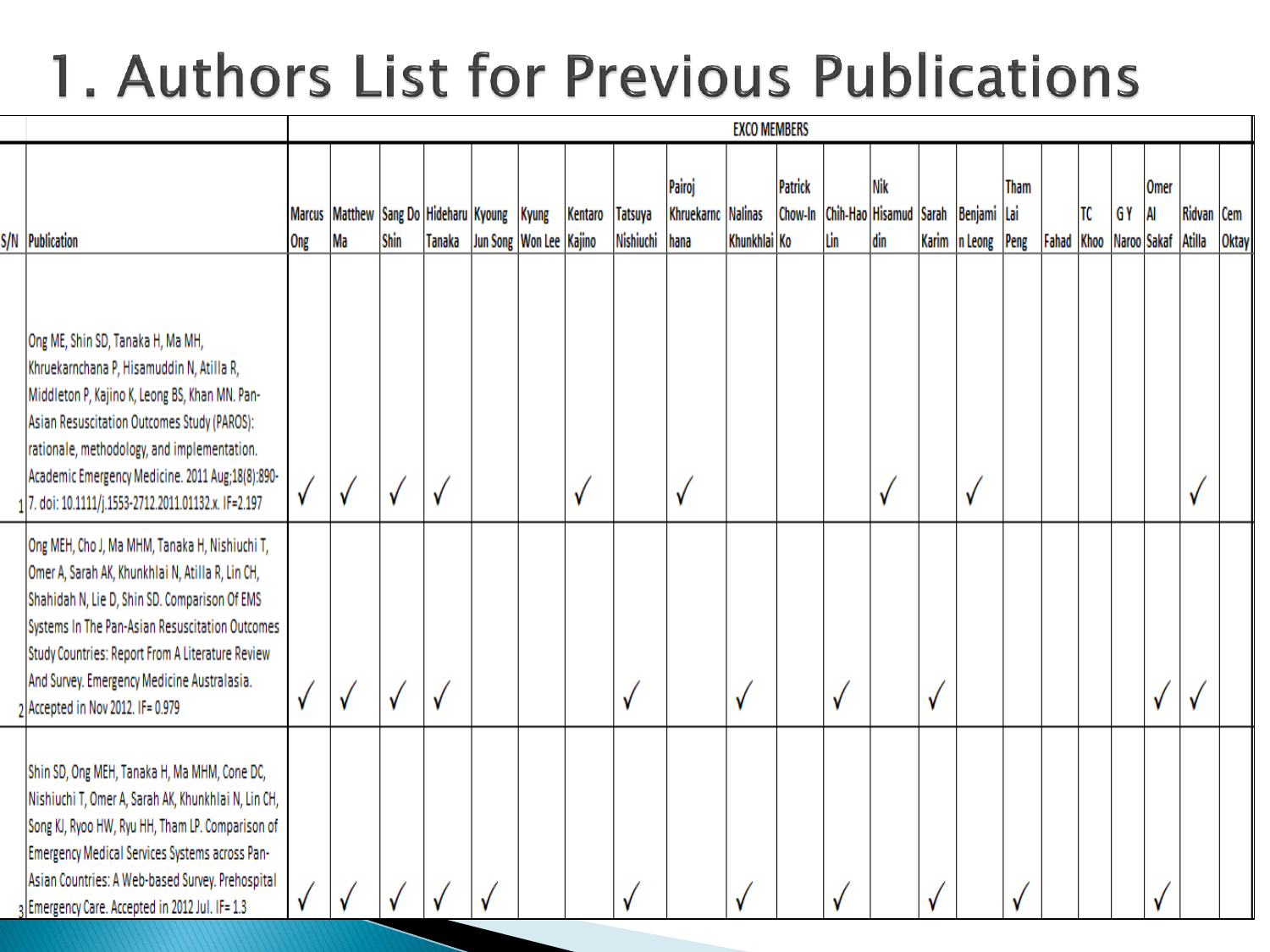## 2. Proposed Authors for Main Publications

|                                                          |               |                                              |             |                          |                       |                                             |                        |                                    |                                      |                | <b>EXCO MEMBERS</b>       |                             |                                             |              |                                |              |                   |                      |                               |            |                         |                      |
|----------------------------------------------------------|---------------|----------------------------------------------|-------------|--------------------------|-----------------------|---------------------------------------------|------------------------|------------------------------------|--------------------------------------|----------------|---------------------------|-----------------------------|---------------------------------------------|--------------|--------------------------------|--------------|-------------------|----------------------|-------------------------------|------------|-------------------------|----------------------|
| S/N Publication (Planned Publications)                   | Ong           | Marcus Matthew Sang Do Hideharu Kyoung<br>Ma | <b>Shin</b> | Tanaka                   |                       | <b>Kyung</b><br>Jun Song   Won Lee   Kajino | Kentaro                | <b>Tatsuya</b><br><b>Nishiuchi</b> | Pairoi<br>Khruekarnc Nalinas<br>hana | Khunkhlai Ko   | Patrick<br><b>Chow-In</b> | Lin                         | <b>Nik</b><br>Chih-Hao Hisamudd Sarah<br>in | <b>Karim</b> | Benjamin Lai<br>Leong          | Tham<br>Peng | <b>Fahad</b> Khoo | TC                   | G Y<br>Naroo Sakaf            | Omer<br>Al | Ridvan<br><b>Atilla</b> | Cem<br>Oktay         |
| 1 Variations in OHCA across PAROS (Descriptive analysis) | ٧             | √                                            | $\sqrt{}$   | √                        | $\checkmark$          |                                             |                        | $\checkmark$                       |                                      | √              | V                         |                             |                                             | $\checkmark$ | √                              |              | √                 |                      | V                             |            |                         |                      |
| <sup>2</sup> Factors for OHCA survival                   | √             | v                                            | √           | √                        |                       | $\sqrt{}$                                   | √                      |                                    | √                                    |                |                           | √                           | √                                           |              |                                |              |                   |                      |                               | √          |                         |                      |
| Cost-effectiveness of modifiable factors                 | √             |                                              | √           | V                        |                       |                                             |                        |                                    |                                      |                |                           |                             |                                             |              |                                | √            |                   |                      |                               |            |                         |                      |
| Combined PAROS-CARES analysis                            | V             | v                                            | $\sqrt{ }$  | V                        |                       | $\sqrt{}$                                   |                        |                                    |                                      |                | $\checkmark$              |                             |                                             |              |                                |              |                   |                      | √                             |            |                         |                      |
|                                                          |               |                                              |             |                          |                       |                                             | <b>GENERAL MEMBERS</b> |                                    |                                      |                |                           |                             |                                             |              |                                |              |                   | <b>COLLABORATORS</b> |                               |            |                         |                      |
| S/N   Publication (Planned Publications)                 | Ng Yih<br>Yng |                                              | Pryseley    | Kaneko<br><b>Hiroshi</b> | <b>Gan Han</b><br>Nee | <b>Naushee</b><br>n Edwin<br>Doctor         | Wonchul<br>Cha         | Apichaya Julina                    |                                      | <b>Tanveer</b> | Kim Joo<br>Yeong          | <b>Darin</b><br><b>Wong</b> | Goh E-<br>Shaun                             | <b>Nisa</b>  | <b>Bryan</b><br><b>McNally</b> |              | Lai Hsuan Thomas  | <b>Beena</b>         | <b>Eric</b><br>Finkelstei Ben |            | Haaland                 | Edwin<br><b>Chan</b> |
| 1 Variations in OHCA across PAROS (Descriptive analysis) | √             |                                              |             |                          |                       |                                             |                        |                                    |                                      |                |                           |                             |                                             |              |                                |              |                   |                      |                               |            |                         |                      |
| 2 Factors for OHCA survival                              |               | $\checkmark$                                 |             | $\checkmark$             | √                     | $\checkmark$                                |                        |                                    |                                      |                |                           |                             |                                             |              |                                |              |                   |                      |                               |            |                         |                      |
| 3 Cost-effectiveness of modifiable factors               |               |                                              |             |                          |                       |                                             | √                      | √                                  | √                                    | √              |                           |                             |                                             |              |                                | √            |                   |                      | √                             | √          |                         | √                    |
| 4 Combined PAROS-CARES analysis                          |               |                                              |             |                          |                       |                                             |                        |                                    |                                      |                | √                         | $\checkmark$                | √                                           | $\checkmark$ | √                              |              | √                 |                      |                               |            |                         |                      |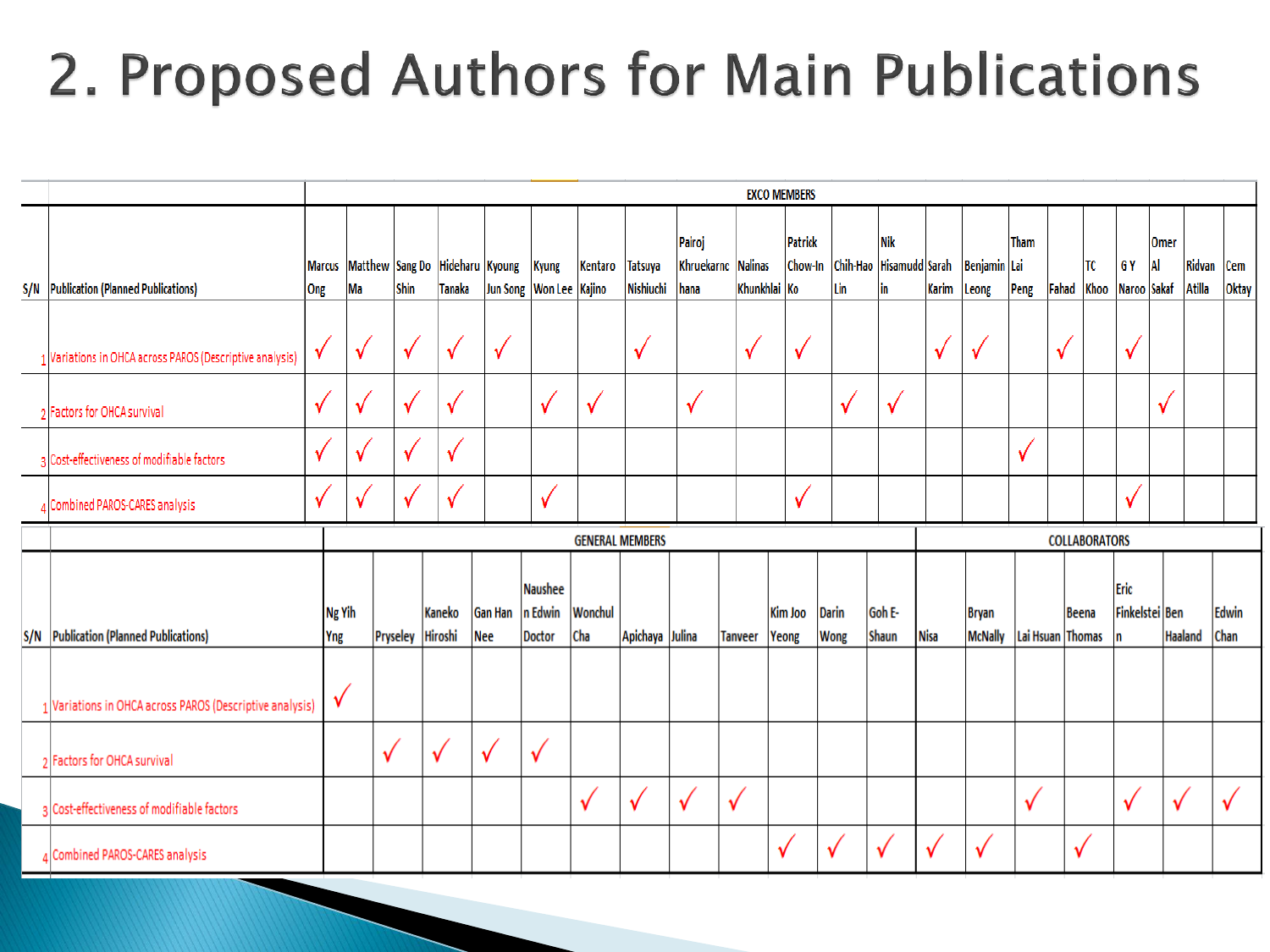

| Paper                                                                  | <b>Proposed Authorship</b><br>Ranking                                                                                                                                                                             | <b>Members who have</b><br>expressed interest<br>in being co-author |
|------------------------------------------------------------------------|-------------------------------------------------------------------------------------------------------------------------------------------------------------------------------------------------------------------|---------------------------------------------------------------------|
| Variations in OHCA<br>across PAROS countries<br>(Descriptive Analysis) | 1. Marcus Ong<br>2. Sang Do Shin<br>3. Fahad<br>4. Tanaka<br>5. Kentaro<br>6. Kyoung Jun Song<br>7. Lin Chih-Hao<br>8. Benjamin Leong<br>9. Pairoj<br>10.0mer<br>11.Sarah Karim<br>12. Nausheen<br>13. Matthew Ma | Tanveer                                                             |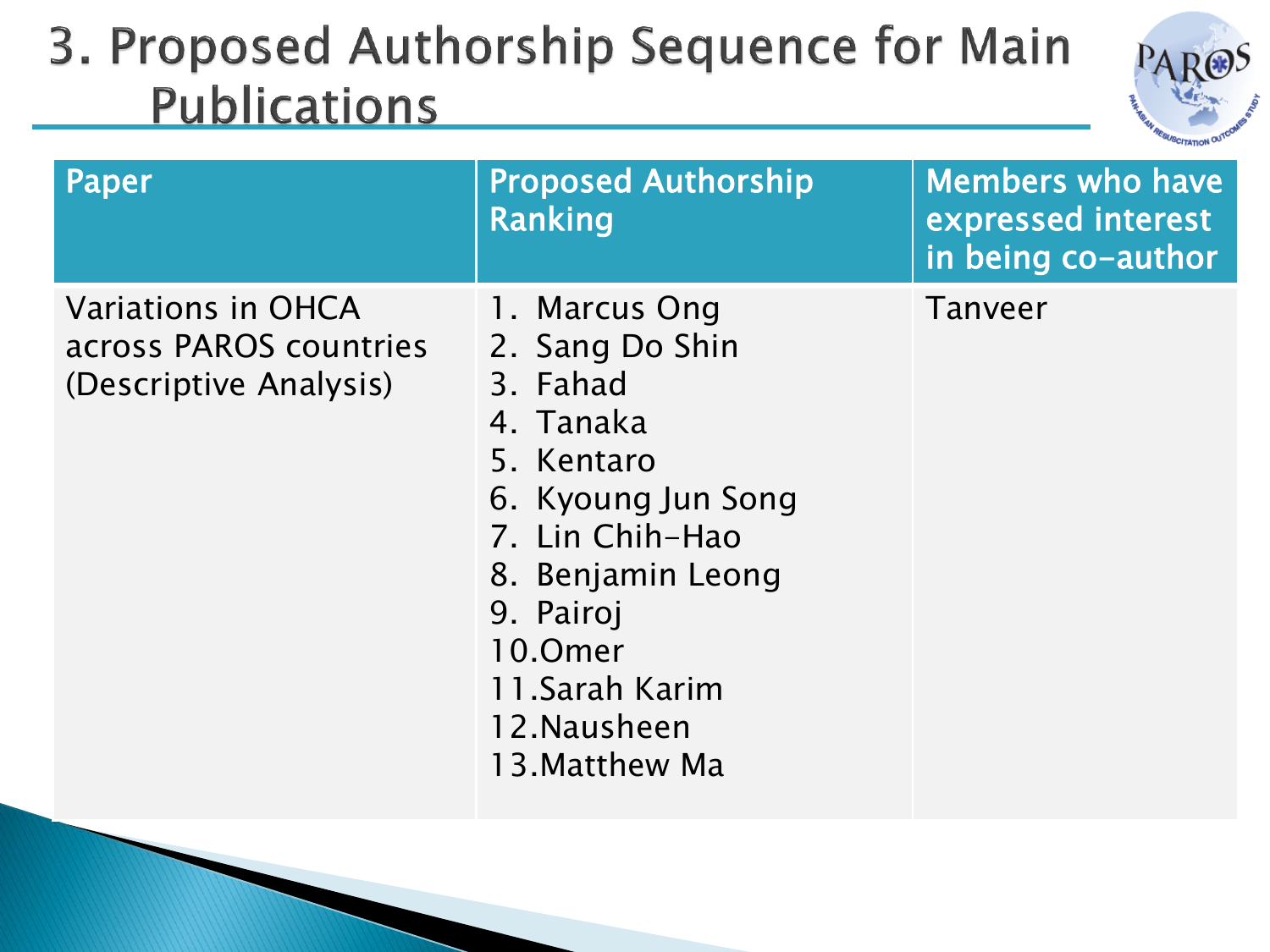

| Paper                            | <b>Proposed Authorship Ranking</b>                                                                                                                                                                                          |
|----------------------------------|-----------------------------------------------------------------------------------------------------------------------------------------------------------------------------------------------------------------------------|
| <b>Factors for OHCA Survival</b> | 1. Tanaka<br>2. Marcus Ong<br>3. Pryseley<br>4. Matthew Ma<br>5. Kaneko Hiroshi<br>6. Kyung Won Lee<br>7. Nishiuchi<br>8. Patrick Ko<br>9. Gan Han Nee<br>10. Nalinas<br>11.Naroo<br>12.Nik<br>13.YY Ng<br>14. Sang Do Shin |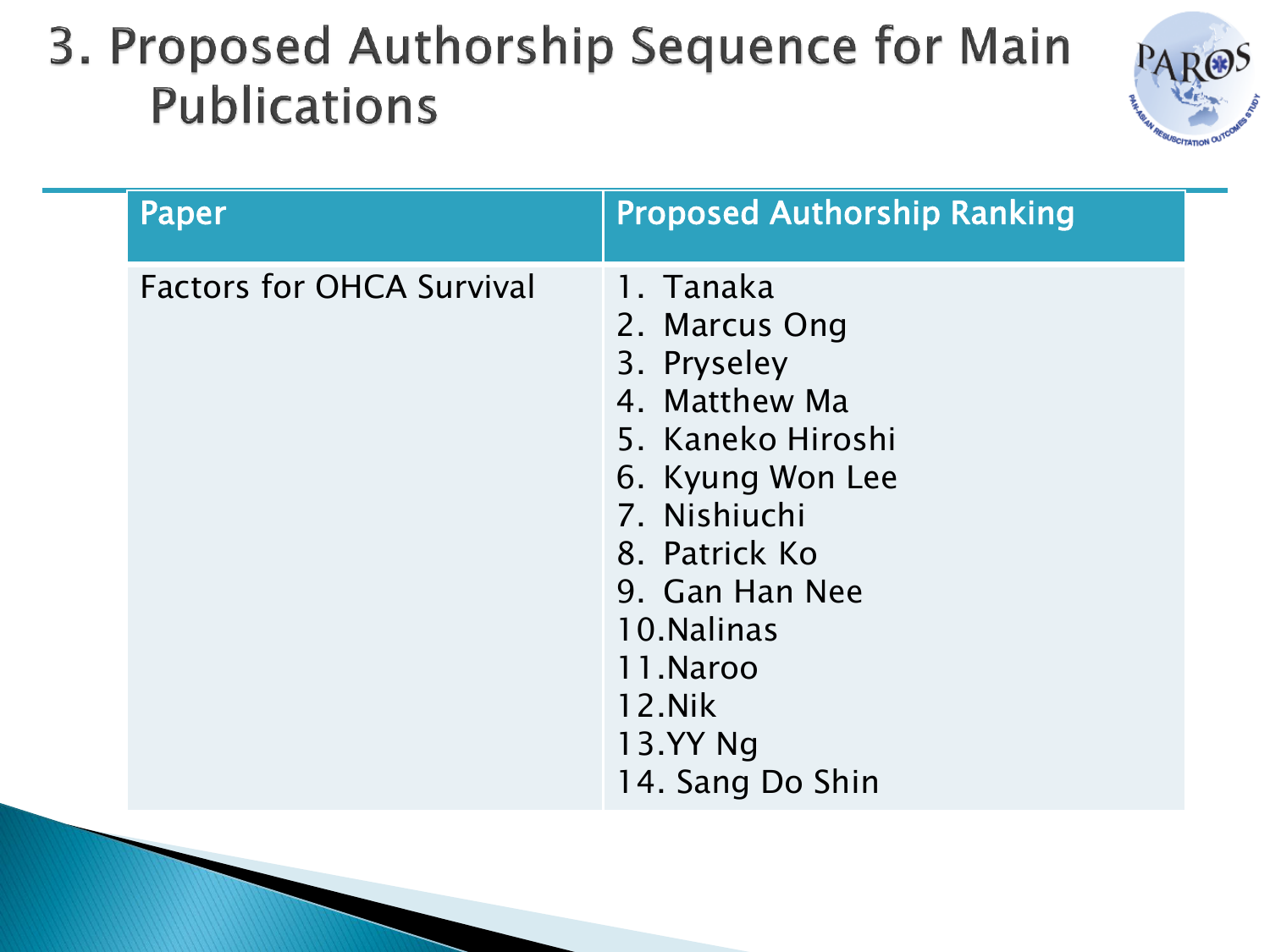

| <b>Paper</b>                                                     | <b>Proposed Authorship Ranking</b>                                                                                                                                                                                               |
|------------------------------------------------------------------|----------------------------------------------------------------------------------------------------------------------------------------------------------------------------------------------------------------------------------|
| Cost-effectiveness of<br>Modifiable Factors for OHCA<br>Survival | 1. Marcus Ong<br>2. Matthew Ma<br>3. Lai Hsuan<br>4. Eric Finkelstein<br>5. Sang Do Shin<br>6. Tham Lai Peng<br>7. Won-Chul Cha<br>8. Apichaya<br>9. Julina Noor<br>10.Tanveer<br>11. Ben Haaland<br>12. Edwin Chan<br>13.Tanaka |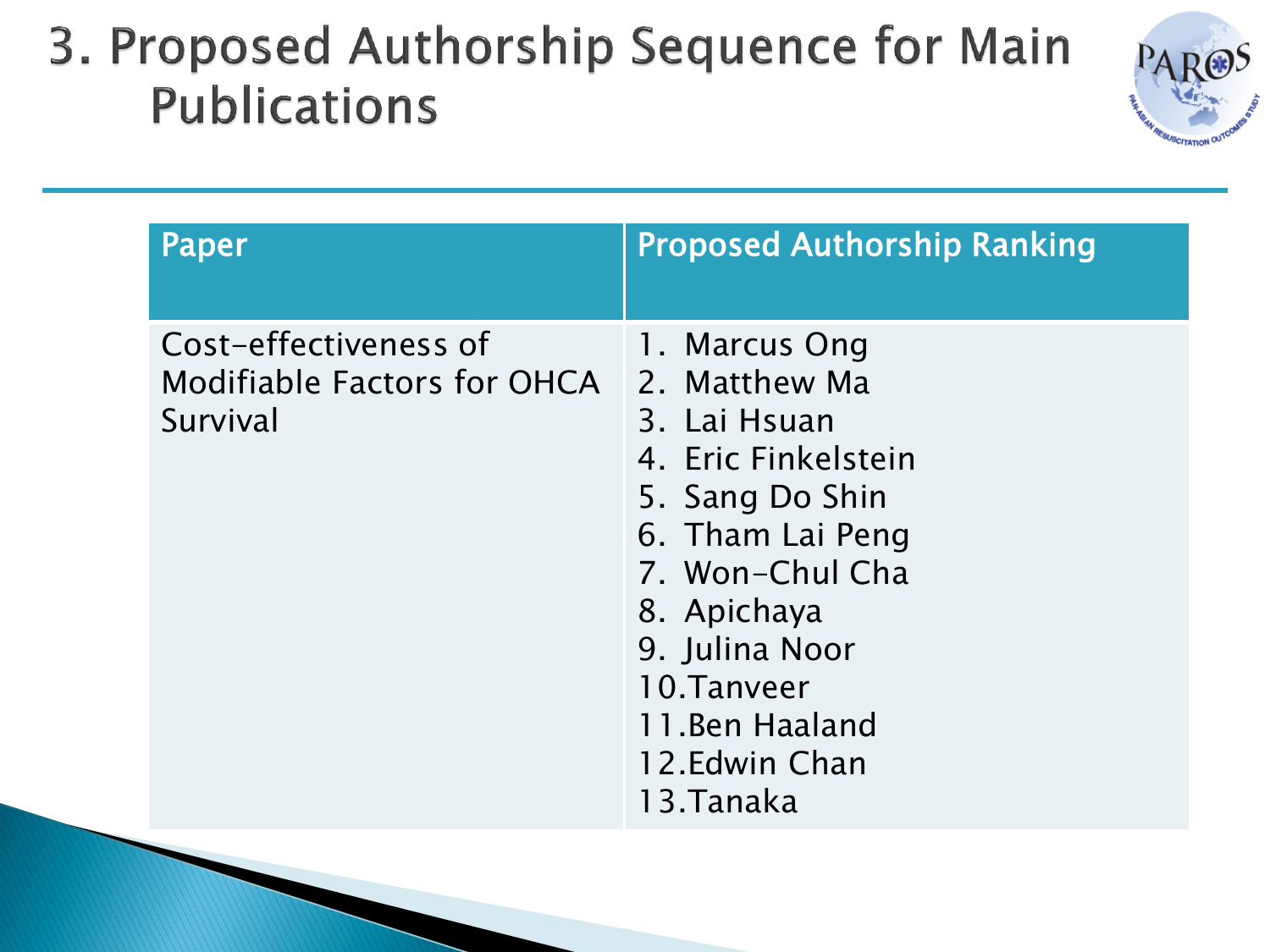

| <b>Paper</b>                             | <b>Proposed Authorship</b><br><b>Ranking</b>                                                                                                                                                                                                    | <b>Members who have</b><br>expressed interest in being<br>co-author |
|------------------------------------------|-------------------------------------------------------------------------------------------------------------------------------------------------------------------------------------------------------------------------------------------------|---------------------------------------------------------------------|
| Combined PAROS-<br><b>CARES Analysis</b> | 1. Bryan McNally<br>2. Sang Do Shin<br>3. Tanaka<br>4. Matthew Ma<br>5. Kim Joo Yeong<br>6. Darin Wong<br>7. Beena Thomas<br>8. Goh E Shaun<br>9. Patrick Ko<br>10.Naroo<br>11.Kyung Won Lee<br>12.Nisa<br>13. Bentley Bobrow<br>14. Marcus Ong | Won-Chul Cha                                                        |
|                                          |                                                                                                                                                                                                                                                 |                                                                     |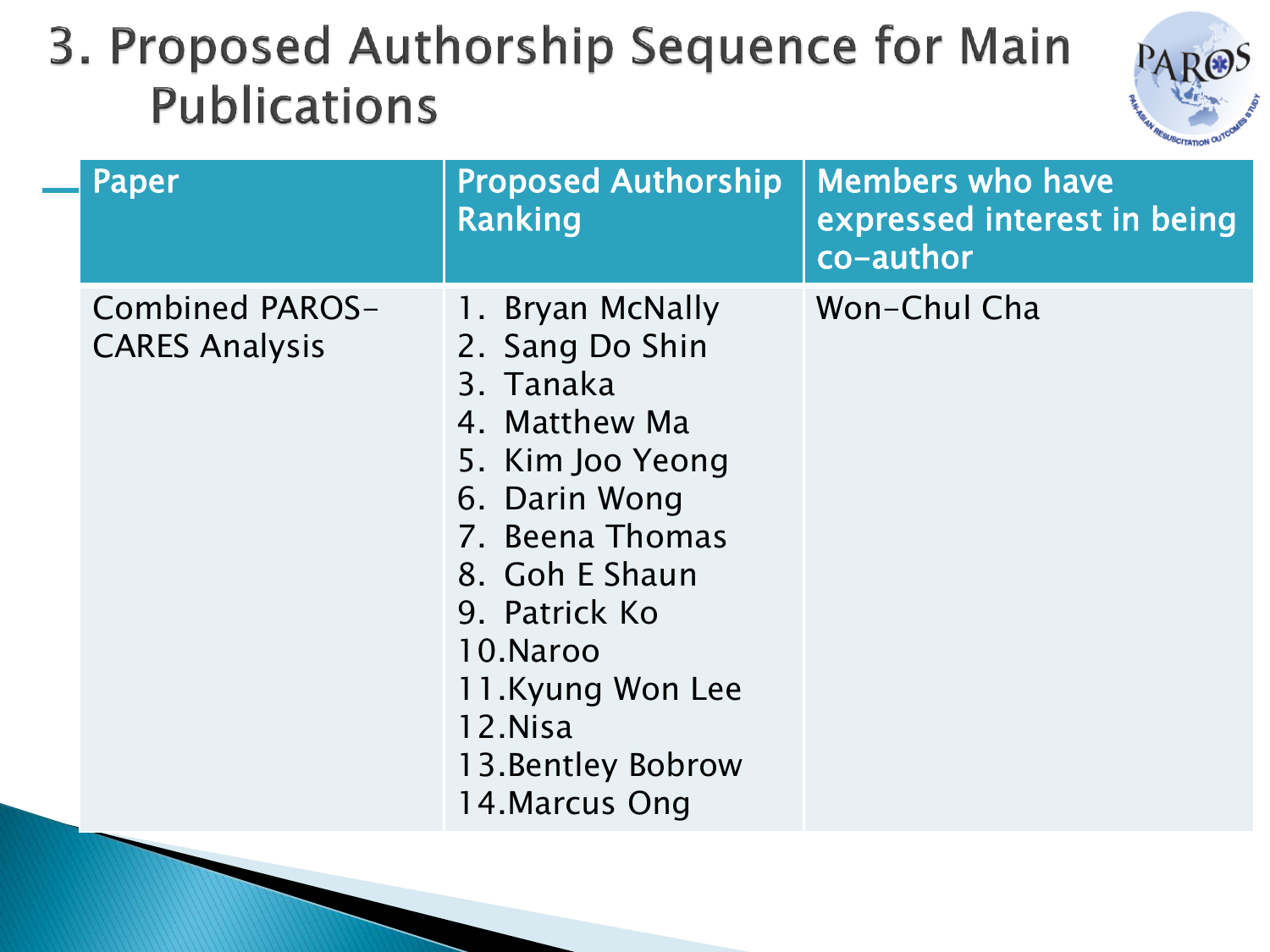# 4. Secondary Proposals-OHCA (PAROS



|    | <b>Title of Study</b><br>(Study PI, Country)                                                                                                                                                                      | <b>Proposed Authorship</b>                             |
|----|-------------------------------------------------------------------------------------------------------------------------------------------------------------------------------------------------------------------|--------------------------------------------------------|
|    | 1. Paediatric OHCA Resuscitation Outcome<br>(Tham Lai Peng, Singapore)                                                                                                                                            | 1. Tham Lai Peng<br><b>Marcus Ong</b>                  |
|    | 2. Regional Variation in Outcomes of Witnessed<br>VF OHCA in Asia <i>(Tatsuya Nishiuchi, Japan)</i>                                                                                                               | 1. Tatsuya Nishiuchi<br>Doctor Nausheen, Taku Iwami    |
|    | 3. Impact of Supraglottic Airways and<br><b>Endotracheal Intubation on Outcomes</b><br>Following OHCA (Kentaro Kajino, Japan)                                                                                     | 1. Kentaro Kajino<br>Tiah Ling, Omer Ahmed Al<br>Sakaf |
|    | 4. Outcomes from Manual vs Mechanical Chest<br>Compressions at the Emergency Department<br>Setting for OHCA - A Pan-Asian Perspective<br><i>(Goh E Shaun, Singapore)</i><br>Systematic Review published in SJTREM | 1. Goh E Shaun                                         |
| 5. | Asian Variation of Bystander-initiated<br>Cardiopulmonary Resuscitation for Patients<br>with Out-Of-Hospital Cardiac Arrest                                                                                       | 1. Taku Iwami                                          |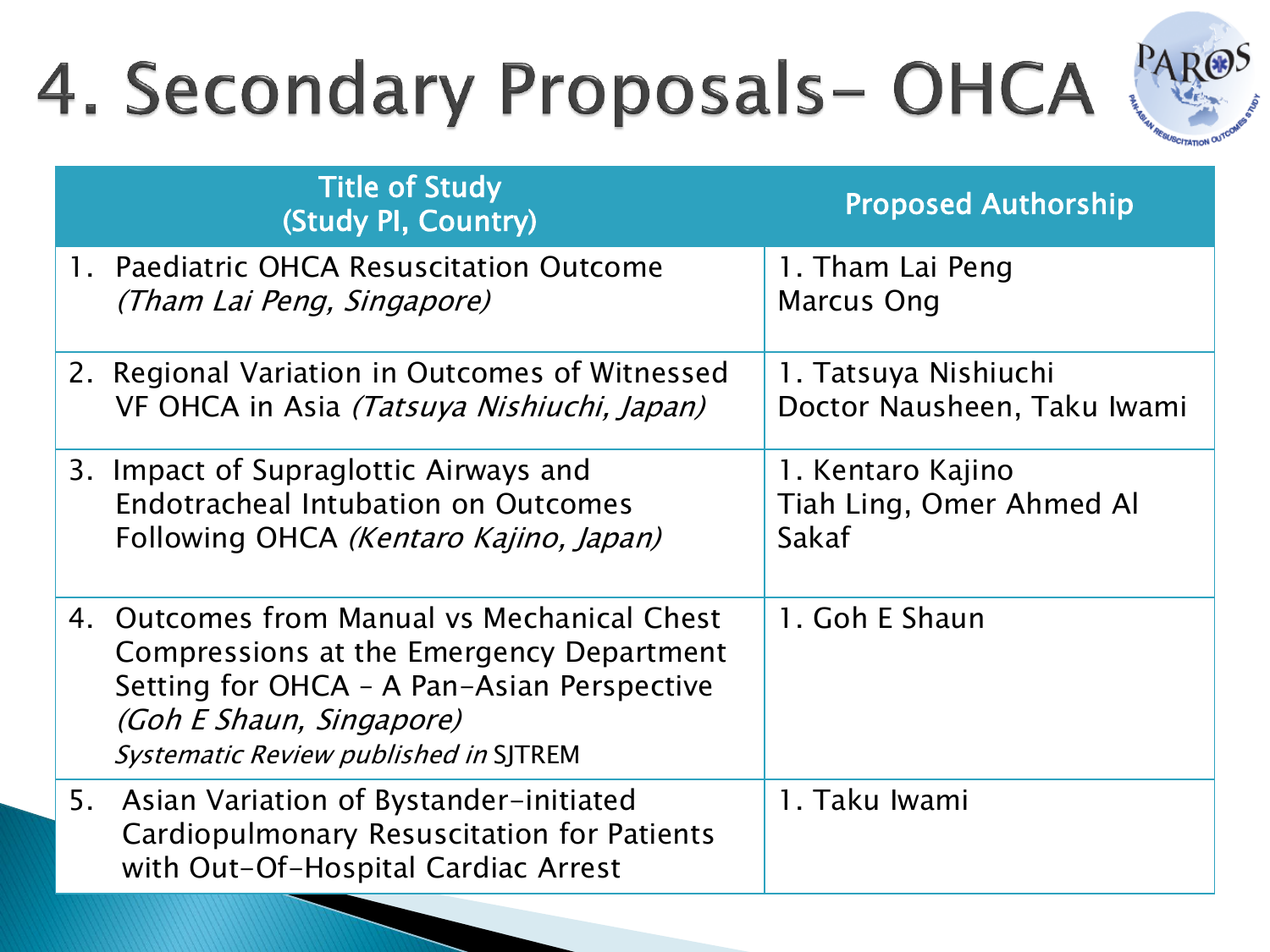## 4. Secondary Proposals-**EMS Systems**



| <b>Title of Study</b><br>(Study PI, Country)                                                                | <b>Proposed Authorship</b>                            |
|-------------------------------------------------------------------------------------------------------------|-------------------------------------------------------|
| 1. Comparison of EMS Systems <i>(Sang Do Shin,</i><br>Korea)<br>Systematic Review published in PEC          | 1. Sang Do Shin                                       |
| 2. Incidence of VF in Asian OHCA (Benjamin<br>Leong, Singapore)                                             | 1. Benjamin Leong                                     |
| 3. Classify Population Density for OHCA<br><b>Research across PAROS Countries</b><br>(Chan-Wei Kuo, Taiwan) | 1. Chan-Wei Kuo<br>Cheah Si Oon, Sarah Abdul<br>Karim |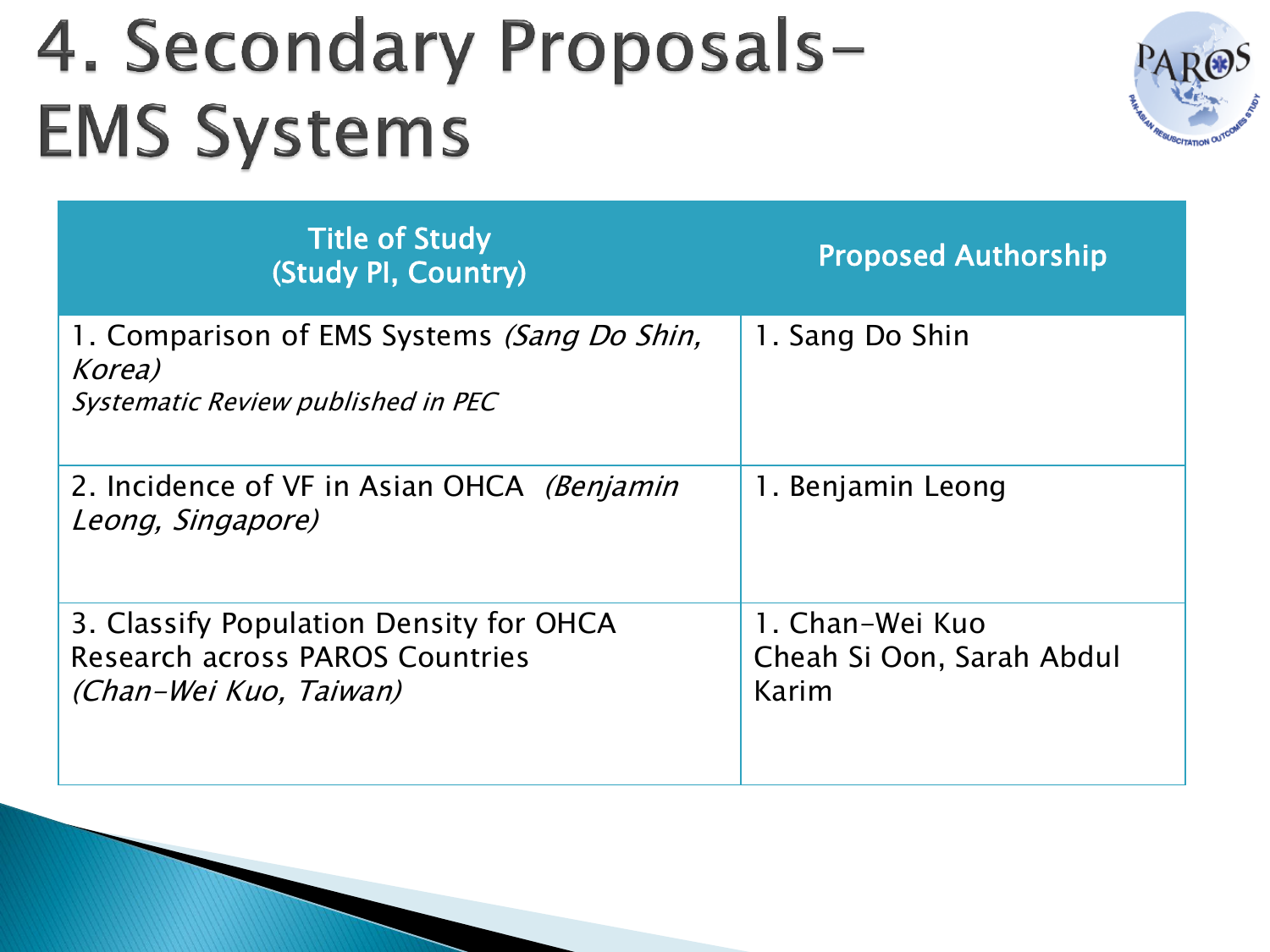## 4. Secondary Proposals- EMS **Survey**

| <b>Title of Study</b><br>(Study PI, Country)         | <b>Proposed Authorship</b>                                                        |
|------------------------------------------------------|-----------------------------------------------------------------------------------|
| 4. Non-Cardiac OHCA in PAROS<br>(Youngsun Ro, Korea) | Youngsun Ro, Chang Bae Park, Goh E<br>Shaun, Sang Do Shin, Kyoung Jun<br>Song, MD |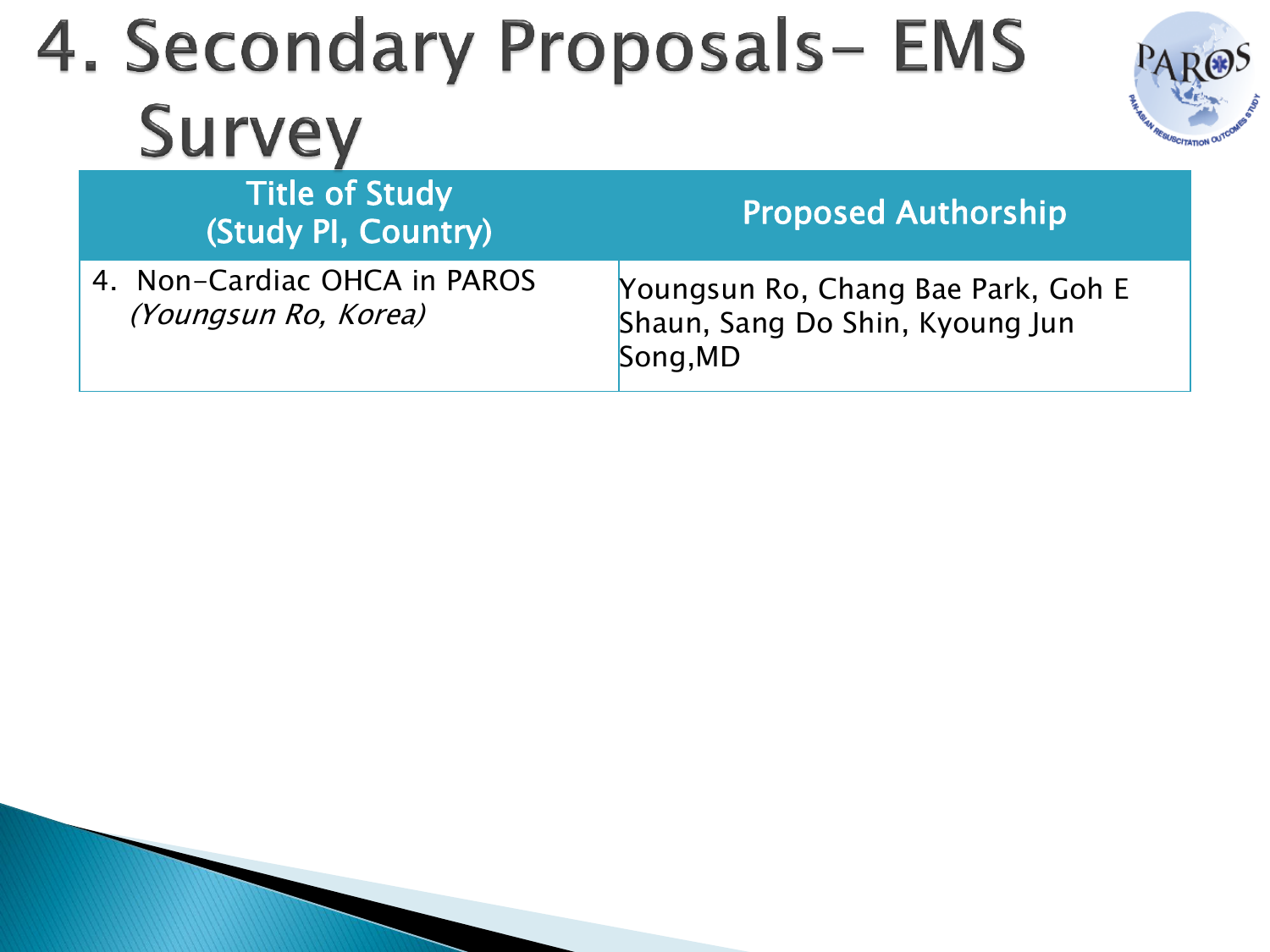## 4. Updates on Existing Studies - ED Survey



| <b>Title of Study</b><br>(Study PI, Country)                                                                      | <b>Proposed Authorship</b>                                         |
|-------------------------------------------------------------------------------------------------------------------|--------------------------------------------------------------------|
| 1. Re-exploration of EMS Response Time<br>to the Survival of OHCAs in Asia<br>(Chiang Wen-Chu, Taiwan)            | 1. Chiang Wen-Chu<br>Bryan McNally, G Y Naroo, Matthew Ma          |
| 2. Characteristics and Temporal variability<br>in OHCA in Asia (Hyun Wook Ryoo,<br>Korea)                         | 1. Hyun Wook Ryoo<br>Sang Do Shin                                  |
| 3. The optimal field resuscitation time<br>for survival of OHCA in ambulance-<br>CPR system (Won-Chul Cha, Korea) | 1. Won-Chul Cha<br>Sang Do Shin, Kyoung Jun Song, Kyung<br>Won Lee |
| 4. Developing and validating survival<br>prediction model for Asian OHCA<br>victims (Won-Chul Cha, Korea)         | 1. Won-Chul Cha<br>Sang Do Shin                                    |